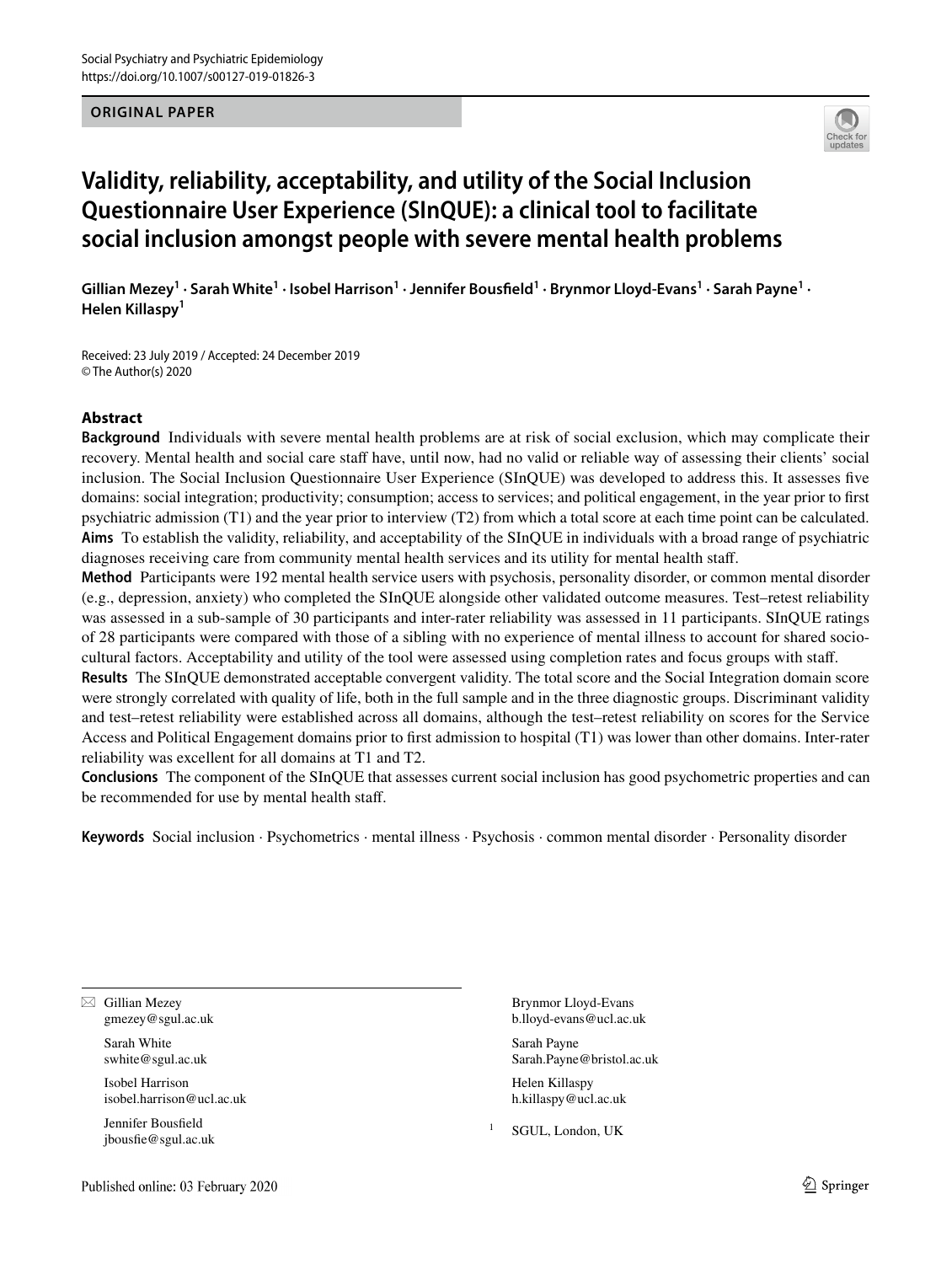## **Background**

Social exclusion occurs when an individual does not participate in key activities in their society, that they would like to participate in, for reasons that are beyond their control [\[1–](#page-10-0)[3](#page-10-1)]. Social exclusion is multi-dimensional, multilayered, and dynamic, and it is associated, although not synonymous, with poverty [\[4,](#page-10-2) [5](#page-10-3)].

Individuals with mental health problems are particularly likely to experience social exclusion [[2](#page-10-4), [4,](#page-10-2) [6](#page-10-5)[–10\]](#page-10-6). Increasing the social inclusion of individuals with mental health problems may help to improve their mental health and wellbeing [[2,](#page-10-4) [6](#page-10-5), [7,](#page-10-7) [11](#page-10-8)].

Despite the fact that social inclusion is often cited as an important treatment outcome by mental health service users, it is often neglected by mental health professionals when considering care planning [[7,](#page-10-7) [12\]](#page-10-9). One factor contributing to this may be the lack of a validated, robust, and acceptable measure of social inclusion for use in mental health services [\[2](#page-10-4), [4,](#page-10-2) [13,](#page-10-10) [14](#page-10-11)].

There are a number of measures of social inclusion, of variable quality and suitability, such as the Social and Community Opportunities Profle (SCOPE; Huxley et al., [[15](#page-10-12)]), and the Social Inclusion Scale (SIS; Secker et al., [[16](#page-10-13)]). Questions about the applicability, relevance, and suitability of existing measures as indicators of social inclusion have been raised  $[13]$  $[13]$  $[13]$ . A number of measures have been developed that assess related concepts, such as social integration, social networks, and quality of life, or which represent composite measures, created from a selection of questions and subscales [\[13\]](#page-10-10). However, reviews of existing measures of social inclusion for individuals with mental health problems have concluded that, despite recent developments, further progress is required [\[14\]](#page-10-11).

The Social Inclusion Questionnaire User Experience (SInQUE) is a measure of social inclusion, for use with mental health service users, which has been assessed as comprehensive and potentially suitable for cross-cultural use [[13](#page-10-10)]. One advantage it has over other measures is that it enquires about both objective and subjective aspects of social inclusion, i.e., the person's actual participation in activities (objective) as well as whether they wish to participate in those activities (subjective). The tool is thus able to inform individualised care planning by identifying areas for potential improvement.

The SInQUE was specifcally developed to assist mental health professionals to assess social inclusion with their clients in the community [[17\]](#page-10-14). The content of the measure was based on the UK Poverty and Social Exclusion Survey [[18\]](#page-11-0) which assessed the extent, consequences, and factors associated with poverty, deprivation, and social exclusion in Britain. Five relevant domains were identifed:

productivity, consumption, access to services, social integration, and political engagement. The SInQUE assesses an individual's actual and desired current social inclusion, in relation to the various items that contribute to the fve domains, both currently and in the year prior to their frst psychiatric admission. In an earlier pilot study using the SInQUE with individuals with a diagnosis of schizophrenia or schizoafective disorder, we found that social inclusion declined over the time since the start of their illness. Longer duration of illness and older age at frst admission were associated with greater decline. Higher levels of social inclusion were associated with better quality of life [[19\]](#page-11-1). The study also demonstrated good convergent and discriminant validity of the SInQUE in individuals with a diagnosis of schizophrenia or schizoafective disorder [\[17\]](#page-10-14).

This paper reports on the results of further psychometric testing of the SInQUE in mental health service users, with a broader range of psychiatric diagnoses, under the care of NHS community mental health services. The aims were to assess the tools: concurrent, convergent, and discriminant validity; test–retest and inter-rater reliability; acceptability to service users; and perceived utility to mental health staf. In a sub-sample of participants, we also assessed SInQUE ratings of a sibling who had not experienced any mental illness to account for the contribution of mental disorder on social inclusion, as opposed to other shared family, or social cultural factors.

## **Methods**

## **Procedures**

The study was approved by the London–Bromley Research and Ethics Committee (ref IS/LO/1778).

This was a mixed-method cross-sectional study, including the collection of retrospective data. Quantitative data were collected through individual structured interviews with service users and the siblings of a sub-sample. The case records of service users were reviewed to obtain or confrm some socio-demographic data and psychiatric contacts.

An information sheet about the study was sent to the managers and consultant psychiatrists of the community mental health services in the two trusts. Team members were asked to identify service users who met the inclusion criteria and could be approached to take part in the study. If the service user agreed to be contacted about the study, their name was passed to one of the researchers (JB, IH), who then arranged to meet them, usually at the community team base or at their home. The service user was given a participant information sheet about the study and had an opportunity to ask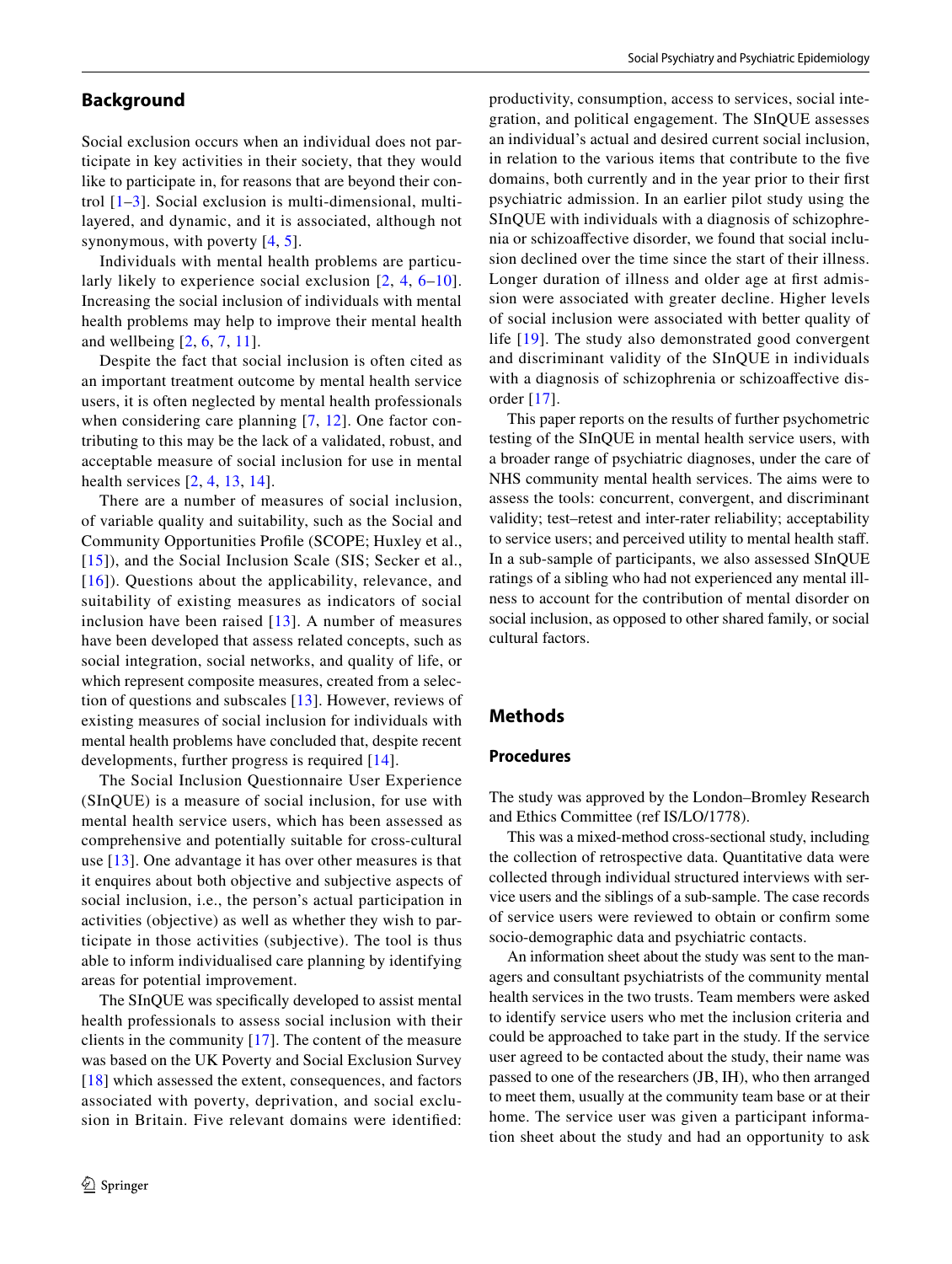questions about the study before providing written informed consent.

All service user participants were asked to nominate, where possible, a sibling with no history of mental health problems who could be contacted by the researchers. Nominated siblings were sent an information sheet about the study and a consent form to return to the research team in a prepaid envelope. They were given an opportunity to discuss the study and ask questions in a follow-up telephone call with the researcher. Siblings were offered a choice of being interviewed face-to-face or by telephone.

During April and May 2017, mental health professionals from the participating teams were invited, by e-mail, to contribute to a focus group. The purpose of the focus groups was explained and written consent obtained from participating staf. Four focus groups (two in each participating Trust) each consisting of four mental health professionals were held conducted to explore staff views of the SInQUE, including its potential utility. The groups were recorded and transcribed, and the transcripts were anonymised. Each focus group took approximately 1 h and was facilitated by both researchers (JB, IH). The data were subjected to qualitative analysis.

Rates of recruitment and completion of the SInQUE were assessed as an indicator of its acceptability to service users.

All service user and sibling participants received £20 for each research interview in recognition of their time.

#### **Participants and setting**

Recruitment took place between December 2015 and May 2017.

*Service users* Service user participants were recruited from community mental health services in South West London and St Georges NHS Mental Health Trust (SWLSTG) and Camden and Islington NHS Foundation Trust (C & I). Participating teams included community mental health teams, community rehabilitation teams, complex depression and trauma teams, personality disorder services, assertive outreach teams, early intervention for psychosis services, and community forensic services.

All participants had to be over 18 years old and be able to speak and understand English. Additional inclusion criteria were: a primary diagnosis of a psychotic illness (e.g., schizophrenia, schizoaffective disorder, or bipolar affective disorder), common mental disorder (depression, anxiety, obsessive compulsive disorder, and posttraumatic stress disorder) or personality disorder; currently receiving treatment from one of the community teams listed above; at least one previous inpatient admission or a period of care from a Crisis Resolution/Home Treatment Team and a period of at least 3 months living in the community, since last inpatient admission.

*Staff* Staff participating in the focus groups were purposively sampled to include a range of mental health professional disciplines.

#### **Measures**

Study data were all collected through a face-to-face structured interview with a researcher, using validated self-report scales, to assess the psychometric properties.

#### **Service users**

*Socio-demographic data and psychiatric history* Participants were assessed through face-to-face interview to obtain age; gender; ethnicity; current civil status; educational attainment; current employment status; diagnosis (ICD-10); duration of contact with psychiatric services. Case notes were reviewed to gain details of contacts with staff in the last year.

*SInQUE* [\[17](#page-10-14)] The SInQUE is completed through a structured interview and comprises items that provide scores on five domains: productivity (PRO), consumption (CON), access to services (SA), social integration (SI), and political engagement (POL). Ratings are recorded in relation to the year prior to the service user's frst admission to hospital, or treatment from a Home Treatment/crisis team (T1-32 items) and in the past year (T2-58 items). First admission or home treatment for a mental health crisis is used as a proxy for the person's frst contact with mental health services as it is likely to have been a memorable event. Some items which are in T2 are not included in T1, to reduce the possibility of recall bias regarding events and experiences which may have happened many years ago. For example, T1 does not include a question about the number of people outside their care team in whom they were able to confde, or how many neighbours they knew by name, or whether they would have liked to have had more friends. These questions are, however, all included in T2.

Total T1 and T2 scores as well as individual domain scores are generated, with higher scores denoting greater social inclusion. The SInQUE takes approximately 30 min to complete.

*Social Outcomes Index (SIX)* [[20](#page-11-2)] The SIX comprises four questions about social outcomes. It provides a total maximum score of 6 with higher scores denoting better outcomes: employment (0–2); accommodation (0–2); partnership/family support  $(0-1)$ ; and friendship  $(0-1)$ . SIX scores were assessed currently (T2). Ratings were used to assess the SInQUE's concurrent validity. It takes less than 5 min to administer.

*Manchester short assessment of quality of life (MANSA)* [[21\]](#page-11-3) The MANSA consists of 17 items that assess overall quality of life and factors contributing to this (life domains). Items are rated from 1 (could not be worse) to 7 (could not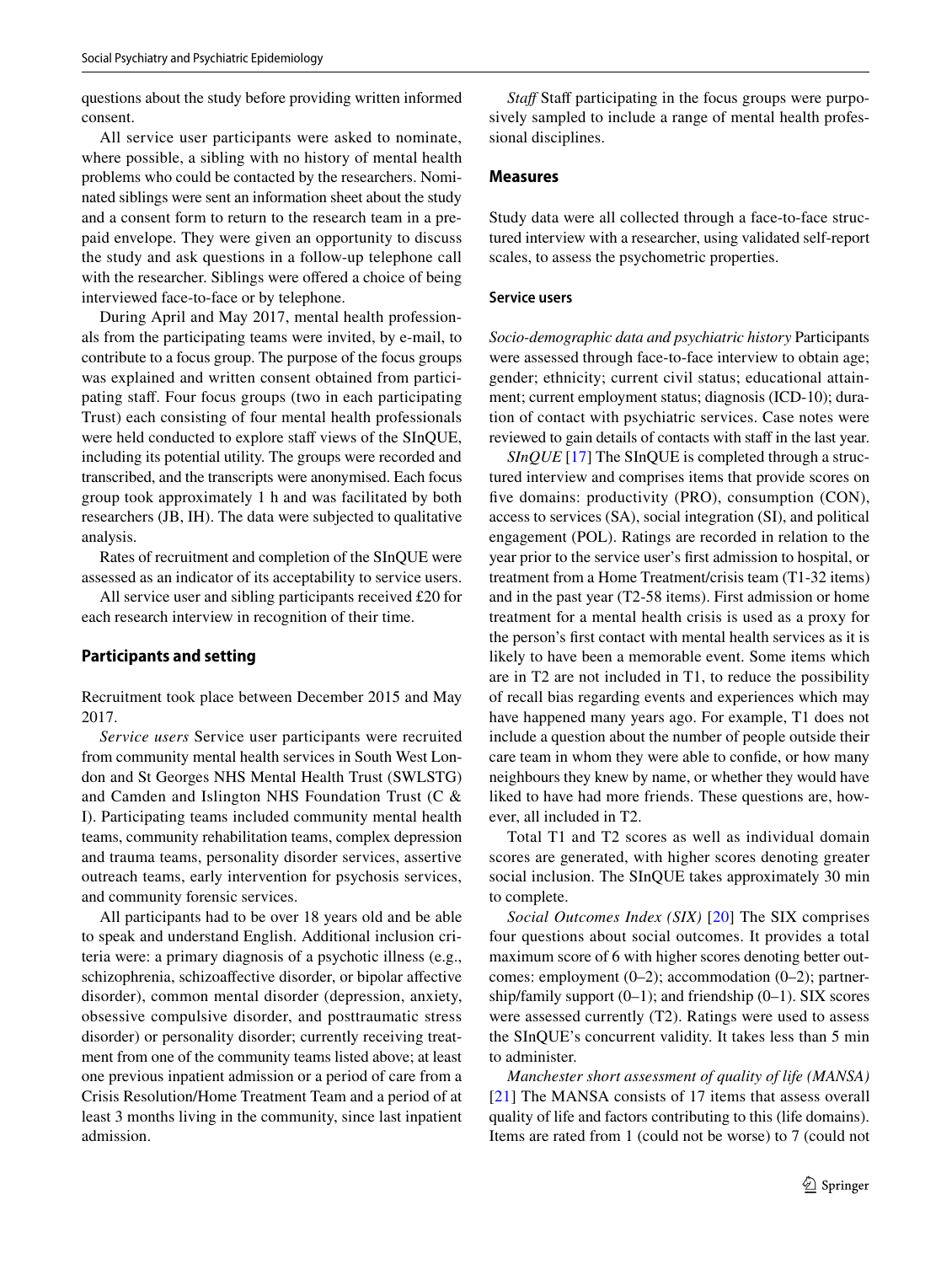be better), and a total mean score (from 1 to 7) is generated. The MANSA takes around 10 min to complete and was rated in relation to T2 only. Ratings were used in our assessment of the SInQUE's convergent and discriminant validity.

*Camberwell assessment of need short appraisal schedule (CANSAS)* [[22\]](#page-11-4) The CANSAS is a structured interview assessing 22 areas of need. Responses are rated on a threepoint scale  $(0=$ no serious need; 1 = no need or moderate need due to continuing intervention [met need];  $2 =$  serious need whether receiving intervention or not [unmet need]). An overall total score of met and unmet needs is generated. The CANSAS takes approximately 10 min to complete and was assessed in relation to T2 only. Ratings were used in our assessment of the SInQUE's convergent and discriminant validity.

*Brief psychiatric rating scale (BPRS)* [[23\]](#page-11-5) The BPRS is a researcher rated symptom rating tool. Each of the 18 items are rated on a scale of  $1=$  not present through to  $7=$  severe and a total mean score from 1 to 7 is generated. The BPRS was rated in relation to T2 only and takes approximately 10 min to complete. Ratings were used in our assessment of the SInQUE's convergent and discriminant validity.

*Discrimination and stigma scale (DISC -12)* [[24](#page-11-6)] This is a self-report scale assessing the person's experience of stigma and discrimination comprising two subscales: unfair treatment (21 items) and stopping self (4 items). Items are rated on a 4 point Likert scale: not at all (0); a little (1); moderately (2); a lot (3). For the purpose of this study, we assessed current (past year) service user participant experiences. Ratings were used in our assessment of the SInQUE's discriminant validity. It takes about 10 min to complete.

#### **Siblings**

*Socio-demographic data* were recorded through face-to-face or telephone interview including age, gender, ethnic group, marital status, educational achievement, and current employment. The *SInQUE* was also completed and ratings used in our assessment of its concurrent validity.

#### **Staf**

The focus groups were facilitated by the researchers, using a topic guide which was designed and developed using input from our service user research advisory panels. The focus groups explored the concept of social exclusion in general, current measures, and practices for assessing and addressing social exclusion amongst people with mental health problems, as well as staff perceptions of the comprehensiveness, utility, and applicability of the SInQUE. Staff participants were also asked whether they would use the tool in their practice, and if so, in which contexts or settings, and with which service user groups.

#### **Quantitative data analysis**

#### **Sample size and power**

We aimed to recruit 200 participants (80 with psychosis, 80 with common mental disorder, and 40 with personality disorder), an adequate sample size to estimate the SInQUE's validity and reliability using correlation coefficients  $\geq \pm 0.3$ with confidence limits  $\leq \pm 0.125$ . This sample size also provided 80% power to detect between group-efect sizes of≥0.55 at a 5% signifcance level.

#### **Statistical analysis**

*Concurrent validity* of the SInQUE was investigated in two ways: frst by correlating participants' T2 SInQUE total and domain scores with T2 SIX scores; second, by correlating participants' T1 and T2 SInQUE total and domain scores, and comparing any change in SInQUE total and domain scores from T1 to T2, with their non-affected siblings' scores. Paired sample *t* tests were used to assess change in the social integration (SI), consumption (CON), and access to services (SA) domain scores. Wilcoxon signed-rank tests were used to assess change in productivity (PRO) and political engagement (POL) domain scores as these domains had narrow ranges and skewed distributions. We hypothesised that there would be no statistically signifcant diferences in the T1 SInQUE scores of service users and their siblings, but service users would have lower T2 SInQUE scores compared with their siblings.

*Convergent validity* was investigated by assessing the correlation of the T2 SInQUE total and domain scores with current quality of life (MANSA), unmet needs (CANSAS), and symptoms (BPRS). We hypothesised that SInQUE total and domain scores would be positively correlated with quality of life (MANSA) and negatively correlated with unmet needs (CANSAS) and symptoms (BPRS).

*Discriminant validity* was assessed using the correlation of participants' T1 SInQUE total and domain scores with current quality of life (MANSA), symptoms (BPRS), and stigma/discrimination (DISC). We hypothesised that social inclusion prior to frst psychiatric admission would not be correlated with current quality of life, symptoms, and experience of stigma and discrimination.

All validity analyses were carried out in relation to the whole sample and by diagnostic group, with the exception of those involving sibling ratings where small numbers precluded this.

The statistical significance of the correlation coefficients (*r*) is not informative when the sample size is large so  $r \ge 0.3$ was considered clinically signifcant in this validity analysis. This threshold was chosen as it is considered a mediumeffect size  $[25]$ . In the discriminant validity analysis by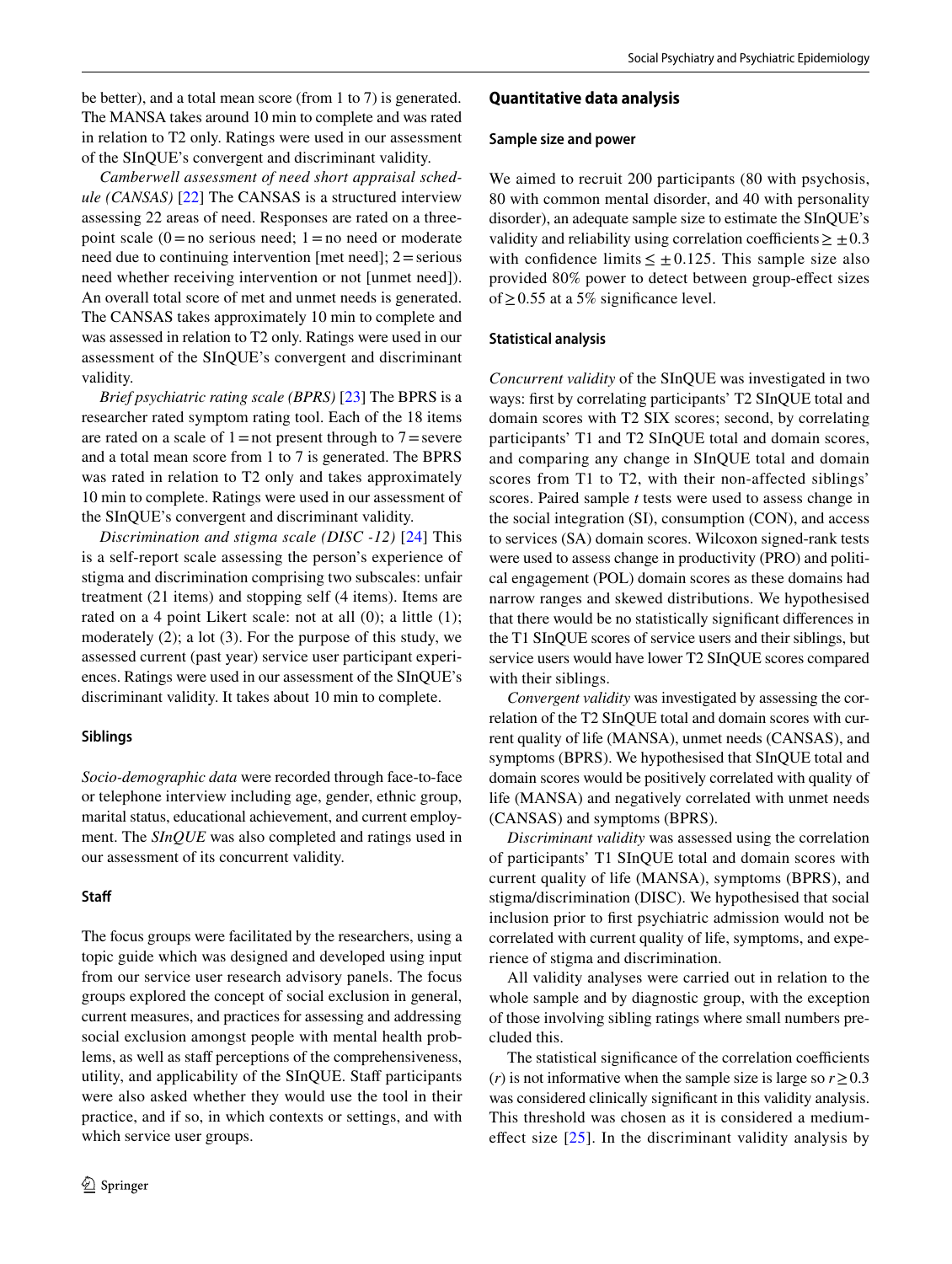diagnostic group, the sample sizes for the common mental disorder and personality disorder groups were 33 and 32, respectively. In interpreting these *r*'s, those above 0.35 were considered clinically signifcant, the threshold increased due to the smaller sample size. Pearson correlation coefficients are used throughout the validity analysis.

*Test–retest reliability* of the SInQUE was assessed with 30 participants (10 from each diagnostic group) who completed the SInQUE on a second occasion with the researcher, between 5 and 10 days after the frst interview.

*Inter-rater reliability* of the SInQUE was assessed by both researchers, by rating 11 participant interviews (one of whom led the interview and the other completed a second rating).

Test retest and inter-rater reliability were estimated by intra-class correlation coefficients (ICCs) and  $95\%$  CI for the SInQUE total and domain scores at T1 and T2, with an ICC of  $\geq$  0.7 considered acceptable.

Acceptability of the SInQUE was assessed through rates of participation and completion of the measure by service users and through staff feedback at the focus groups.

#### **Qualitative data analysis**

Focus groups were coded by both researchers. Thematic analysis was conducted using qualitative analysis software (Nvivo 11). Thematic analysis is a widely used method to identify patterns in the data  $[26]$ . In exploring the acceptability and perceived usefulness of the SInQUE, we used a deductive analysis, whereby our initial data were organised according to the main topics covered in the topic guide.

All transcripts were double coded by the two research assistants and any inconsistencies resolved by consultation with the wider research team.

## **Results**

#### **Response**

The researchers contacted all 39 eligible community mental health teams across both Trusts. Twenty two of the teams referred service users to the study (9 C&I; 13 SWLSTG). A total of 238 service users were referred from these 22 teams. Of these, 6 did not meet the inclusion criteria, 11 could not be contacted, 28 declined to take part, and 1 withdrew postconsent. The response rate was, therefore, 192/238 (80.7%).

#### **Service user participant characteristics**

Service user socio-demographic and clinical characteristics are shown in Table [1.](#page-5-0)

One hundred and ninety-two service users (81% of those referred) were recruited; 106 (55%) into the psychosis group, 49 (26%) into the common mental disorders group, and 37 (19%) into the personality disorder group. Service users' mean age was 42.2 years [standard deviation (SD) 11.4]. The majority were white (67%), single (76%), and unemployed (80.7%). Over half (107; 56%) were female; with women predominating in the personality disorder and common mental disorder groups. Service users with psychosis were more likely to be from a Black or Ethnic Minority than the other two diagnostic groups (43.4% vs 20.5% common mental disorder, 18.9% personality disorder), more likely to have no educational qualifcations (31.1% vs 14.3% and 16.2%) and more commonly lived with other service users (59.6 vs 3.7% and 15.0%) than family compared to the other two groups (38.6% vs 85.2% and 70%).

Service users had been in contact with mental health services for 17.5 years on average (SD 10.6), with a mean of 4.8 admissions (SD 6.9). Those with psychosis had slightly longer duration of contact (mean 19.4 years, SD 10.7) and more previous involuntary admissions than the other two diagnostic groups. Those with personality disorder had more previous admissions than the other two groups, and more face-to-face contacts with their care co-ordinator or psychiatrist over the previous year.

#### **Sibling characteristics**

The mean age of the 28 sibling participants was 40.3 years (SD 12.89). 16 (57%) were female and 22 (79%) white. 14 (50%) were single or never married. 1 in 3 of them (75%) had achieved at least 'A' level qualifications, and 21 (75%) were in paid employment, training, and education currently.

## **Staff characteristics**

Sixteen mental health professionals (4 male; 12 female) took part in the four focus groups. Staff included social workers, nurses, occupational therapists, psychologists, psychiatrists, and a team manager.

#### **Measures of validity**

The results of the concurrent validity analyses are shown in Tables [2](#page-6-0) and [3](#page-7-0). Table [2](#page-6-0) shows that the SIX was correlated with the T2 SInQUE total score, as well as with the social integration and productivity domain scores in the full sample and each of the three diagnostic groups. In the whole sample and the psychosis group, SIX was correlated with the T2 SInQUE consumption domain score, and, in the common mental disorder group, there was correlation with the T2 SInQUE political domain score.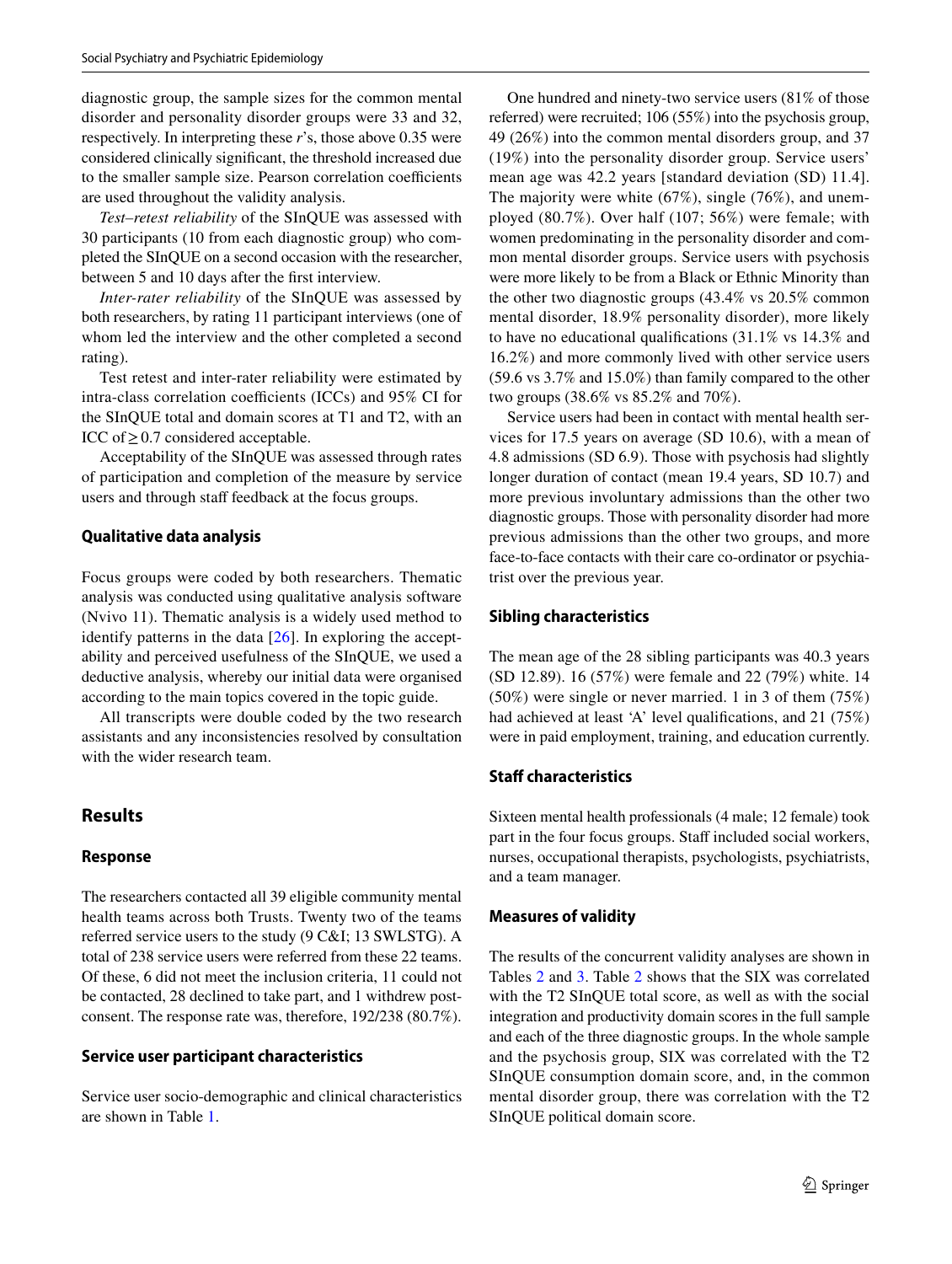<span id="page-5-0"></span>

|  | Table 1 Socio-demographic characteristics and clinical history of sample by diagnostic group; values are $n$ (%) unless otherwise stated |  |  |  |  |  |
|--|------------------------------------------------------------------------------------------------------------------------------------------|--|--|--|--|--|
|--|------------------------------------------------------------------------------------------------------------------------------------------|--|--|--|--|--|

|                                                                   | Diagnostic group         |         |                         |                        |                         |            |                        |                   |
|-------------------------------------------------------------------|--------------------------|---------|-------------------------|------------------------|-------------------------|------------|------------------------|-------------------|
|                                                                   | Psychosis                |         |                         | Common mental disorder | Personality<br>disorder |            | Total                  |                   |
|                                                                   | 106                      |         | 49                      |                        | 37                      |            | 192                    |                   |
| Socio-demographic characteristics                                 |                          |         |                         |                        |                         |            |                        |                   |
| Age, mean (SD), Min-max                                           | 43.7 (10.9)<br>$23 - 74$ |         | 45.1(11.6)<br>$18 - 71$ |                        | 35.1(10.0)<br>$19 - 52$ |            |                        | 42.4 (11.4) 18-74 |
| Gender                                                            |                          |         |                         |                        |                         |            |                        |                   |
| Male                                                              | 60                       | 56.6%   | 16                      | 32.7%                  | 9                       | 24.3%      | 85                     | 44.3%             |
| Female                                                            | 46                       | 43.4%   | 33                      | 67.3%                  | 28                      | 75.7%      | 107                    | 55.7%             |
| Ethnicity                                                         |                          |         |                         |                        |                         |            |                        |                   |
| White                                                             | 60                       | 56.6%   | 39                      | 79.5%                  | 30                      | 81.1%      | 129                    | 67.2%             |
| <b>Black</b>                                                      | 31                       | 29.3%   | 5                       | 10.0%                  | 1                       | 2.7%       | 37                     | 19.3%             |
| Mixed race                                                        | 12                       | 11.4%   | $\mathbf{1}$            | 2.0%                   | 3                       | 8.1%       | 16                     | 8.3%              |
| Asian                                                             | $\overline{c}$           | 1.9%    | $\overline{4}$          | $8.0\%$                | $\boldsymbol{0}$        | $0.0\%$    | 6                      | 3.1%              |
| Other                                                             | $\mathbf{1}$             | 0.9%    | $\boldsymbol{0}$        | $0.0\%$                | 3                       | $8.1\%$    | $\overline{4}$         | 2.1%              |
| Marital status                                                    |                          |         |                         |                        |                         |            |                        |                   |
| Single, never married/cohabited                                   | 82                       | 77.4%   | 31                      | 63.3%                  | 33                      | 89.2%      | 146                    | 76.0%             |
| Single, divorced/separated                                        | 13                       | 12.3%   | 11                      | 22.4%                  | 3                       | 8.1%       | 27                     | 14.1%             |
| Single, widow/er                                                  | $\overline{c}$           | 1.9%    | $\mathbf{0}$            | $0.0\%$                | $\boldsymbol{0}$        | $0.0\%$    | 2                      | 1.0%              |
| Currently married/partnered/civil<br>partnered                    | 8                        | 7.5%    | 7                       | 14.3%                  | $\mathbf{1}$            | 2.7%       | 16                     | $8.3\%$           |
| Highest level of education reached                                |                          |         |                         |                        |                         |            |                        |                   |
| No qualification                                                  | 33                       | 31.1%   | 7                       | 14.3%                  | 6                       | 16.2%      | 46                     | 24.0%             |
| General certificate special educa-<br>tion [GCSE (or equivalent)] | 27                       | 25.5%   | 15                      | 30.6%                  | 16                      | 43.2%      | 58                     | 30.2%             |
| A level                                                           | 24                       | 22.6%   | 13                      | 26.5%                  | 9                       | 24.3%      | 46                     | 24.0%             |
| University degree (or equivalent)                                 | 21                       | 19.8%   | 13                      | 26.5%                  | 6                       | 16.2%      | 40                     | 20.8%             |
| <b>Employment</b> status                                          |                          |         |                         |                        |                         |            |                        |                   |
| Paid employment                                                   | 9                        | 8.5%    | 6                       | 12.2%                  | 8                       | 21.6%      | 23                     | 12.0%             |
| Sheltered employment                                              | 2                        | 1.9%    | $\boldsymbol{0}$        | $0.0\%$                | $\boldsymbol{0}$        | $0.0\%$    | $\overline{2}$         | 1.0%              |
| Training/education                                                | 2                        | 1.9%    | $\mathbf{1}$            | 2.0%                   | 2                       | 5.4%       | 5                      | 2.6%              |
| Unemployed                                                        | 88                       | 83.0%   | 40                      | 81.6%                  | 27                      | 73.0% 155  |                        | 80.7%             |
| Retired                                                           | 4                        | 3.8%    | 2                       | 4.1%                   | $\boldsymbol{0}$        | $0.0\%$    | 6                      | 3.1%              |
| Other                                                             | 1                        | 1.0%    | $\boldsymbol{0}$        | $0.0\%$                | $\boldsymbol{0}$        | $0.0\%$    | $\mathbf{1}$           | $0.5\%$           |
| Has children                                                      |                          |         |                         |                        |                         |            |                        |                   |
| Yes-lives with                                                    | 3                        | $2.8\%$ | $\,8\,$                 | $16.3\%$               | $\mathbf{2}$            | $5.4\%$    | 13                     | $6.8\%$           |
| Yes-lives apart                                                   | 26                       | 24.5%   | 14                      | $28.6\%$               | 10                      | 27.0% 50   |                        | 26.0%             |
| N <sub>o</sub>                                                    | 77                       | 72.6%   | 27                      | 55.1%                  | 24                      | 66.7% 128  |                        | 67.2%             |
| Living alone                                                      |                          |         |                         |                        |                         |            |                        |                   |
| Yes                                                               | 49                       | 46.2%   | $22\,$                  | 44.9%                  | 17                      | 45.9% 88   |                        | 45.8%             |
| N <sub>o</sub>                                                    | 57                       | 53.8%   | 27                      | 55.1%                  | $20\,$                  | 54.1% 104  |                        | 54.2%             |
| If no, who with?                                                  |                          |         |                         |                        |                         |            |                        |                   |
| Friends                                                           | 1                        | $1.8\%$ | 3                       | $11.1\%$               | $\mathbf{1}$            | 5.0%       | 5                      | 4.8%              |
| Family members                                                    | $22\,$                   | 38.6%   | 23                      | 85.2%                  | 14                      | 70.0% 59   |                        | 56.7%             |
| Mental health service users                                       | 34                       | 59.6%   | $\mathbf{1}$            | 3.7%                   | 3                       | 15.0% 38   |                        | 36.5%             |
| Other                                                             | $\boldsymbol{0}$         | $0\%$   | $\boldsymbol{0}$        | $0\%$                  | 2                       | $10.0\%$ 2 |                        | 1.9%              |
| Clinical history                                                  |                          |         |                         |                        |                         |            |                        |                   |
| Mean length of contact with mental<br>health services (years)     | 19.4 (10.7)<br>$1 - 53$  |         | 15.5(11.2)<br>$1 - 45$  |                        | 14.4(8.3)<br>$2 - 38$   |            | 17.5(10.6)<br>$1 - 53$ |                   |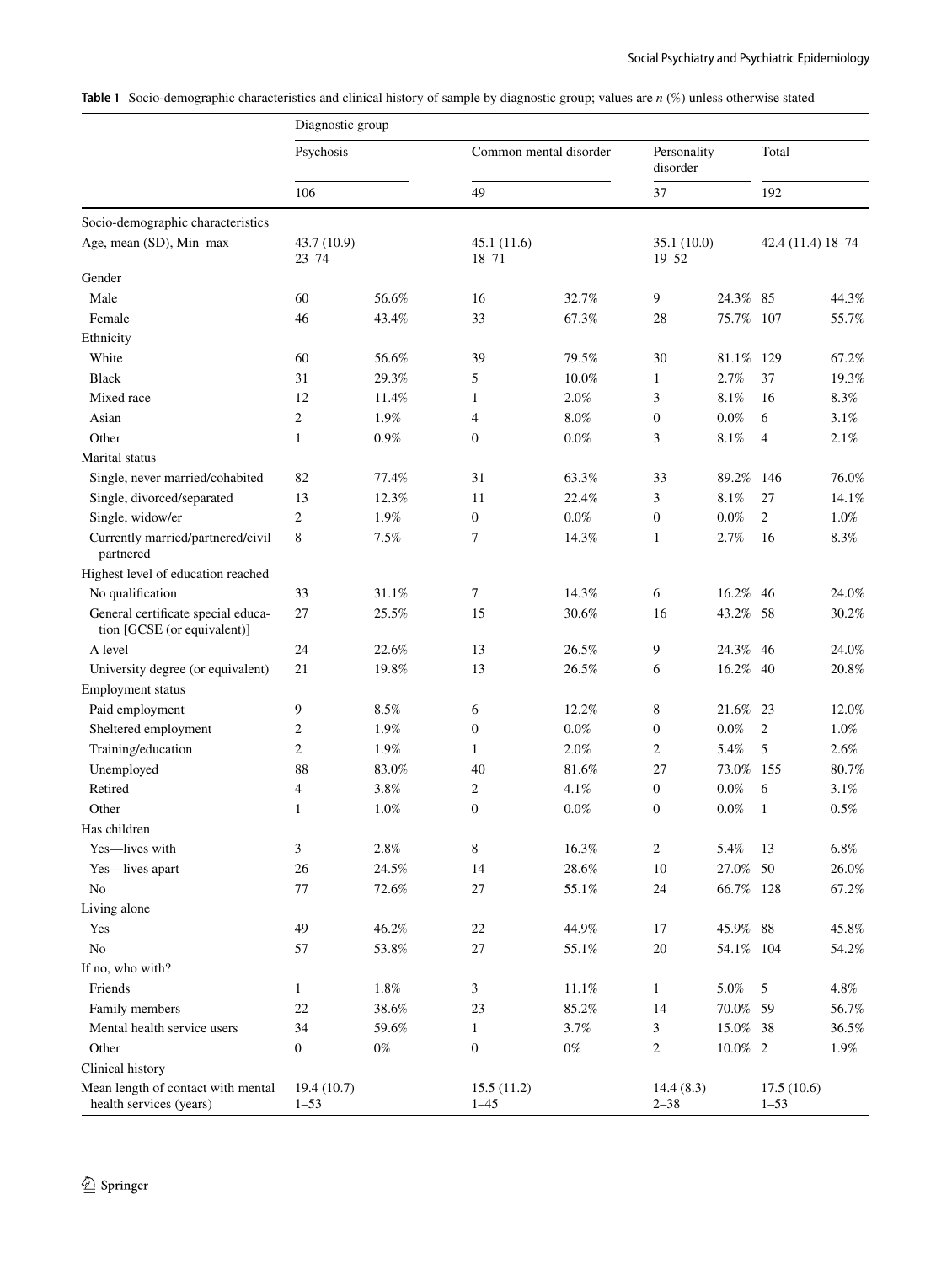#### **Table 1** (continued)

|                                                                                                | Diagnostic group        |                           |                             |                         |  |
|------------------------------------------------------------------------------------------------|-------------------------|---------------------------|-----------------------------|-------------------------|--|
|                                                                                                | Psychosis               | Common mental disorder    | Personality<br>disorder     | Total                   |  |
|                                                                                                | 106                     | 49                        | 37                          | 192                     |  |
| Mean time since last hospital admis-<br>sion (months)                                          | 66.5(70.2)<br>$4 - 312$ | 76.2 (102.2)<br>$5 - 360$ | 51.9<br>(71.6)<br>$3 - 288$ | 65.2(76.6)<br>$3 - 360$ |  |
| Index event, $n(\%)$                                                                           |                         |                           |                             |                         |  |
| Inpatient admission                                                                            | 106 (100%)              | 23 (46.9%)                | 30<br>$(81.1\%)$            | 159<br>$(82.8\%)$       |  |
| Crisis team treatment                                                                          | $0(0\%)$                | $10(20.4\%)$              | $2(5.4\%)$                  | $12(6.3\%)$             |  |
| None                                                                                           | $0(0\%)$                | 16(32.7%)                 | $5(13.5\%)$                 | 21 (10.9%)              |  |
| Mean (SD), range previous admis-<br>sions                                                      | 5.6(5.0)<br>$1 - 30$    | 1.2(2.1)<br>$0 - 12$      | 7.2(12.0)<br>$0 - 50$       | 4.8(6.9)<br>$0 - 50$    |  |
| Mean (SD), range previous involun-<br>tary admissions                                          | 3.7(4.4)<br>$0 - 25$    | 0.4(0.8)<br>$0 - 4$       | 3.5(7.3)<br>$0 - 29$        | 2.8(4.8)<br>$0 - 29$    |  |
| Mean (SD, range) face-to-face<br>contacts with care co-ordinator/<br>psychiatrist in last year | 22.6(17.2)<br>$4 - 104$ | 27.2(16.9)<br>$3 - 52$    | 31.5<br>(24.3)<br>$4 - 104$ | 25.6(19.0)<br>$3 - 104$ |  |

<span id="page-6-0"></span>**Table 2** Concurrent validity correlation between SINQUE domains and SIX at T2

|                      | Psychosis<br>$(n=106)$ | $CMD (n=49)$ | PD $(n=37)$ | Total $(n=192)$ |
|----------------------|------------------------|--------------|-------------|-----------------|
| Social integration   | 0.47                   | 0.50         | 0.68        | 0.50            |
| Consumption          | 0.50                   | 0.17         | 0.24        | 0.37            |
| Productivity         | 0.45                   | 0.38         | 0.51        | 0.45            |
| Access to services   | 0.17                   | $-0.12$      | 0.12        | 0.13            |
| Political engagement | 0.13                   | 0.38         | 0.03        | 0.16            |
| Total SInOUE         | 0.65                   | 0.41         | 0.62        | 0.57            |

 $r > 0.3$  considered significant (in green)

The comparison of service users' SInQUE scores with their siblings' scores is reported in Table [3](#page-7-0). At T1, there was no signifcant diference between service users and siblings on the total SInQUE score and the productivity, service access, and political engagement domains. However, service users scored signifcantly lower than their siblings on the social integration and consumption domains. At T2, siblings scored signifcantly higher on the social integration and productivity domains as well as the total SINQUE. There was a statistically signifcant diference between service users and their siblings in the change in scores from T1 to T2 for the consumption and productivity domains; service users' productivity scores reduced, whereas their siblings' remained stable. Service users' consumption scores remained stable between T1 and T2, whereas their siblings' increased. With respect to the total SInQUE score, the service users remained stable as opposed to their siblings whose total SInQUE increased by nearly fve points, the diference being statistically signifcant.

The results of the convergent validity analyses are shown in Table [4.](#page-8-0) Across the whole service user sample, the T2 SInQUE total score and social integration domain score were strongly correlated with service user ratings of quality of life (MANSA), but other SInQUE domains were not. There was also a correlation between quality-of-life scores and the T2 SInQUE social integration domain score in all three diagnostic groups. However, the consumption domain scores were only correlated with MANSA scores in the common mental disorders and personality disorder groups. Across the whole sample, there were only marginal correlations between T2 SInQUE total and domain scores and unmet needs (CANSAS) and symptoms (BPRS).

The discriminant validity assessment is shown in Table [5.](#page-9-0) Across the whole sample, there were no signifcant correlations between T1 SInQUE total and domain scores and the other measures rating quality of life (MANSA), unmet needs (CANSAS), and stigma (DISC-12) currently. Four of the thirty-six correlations in the common mental disorder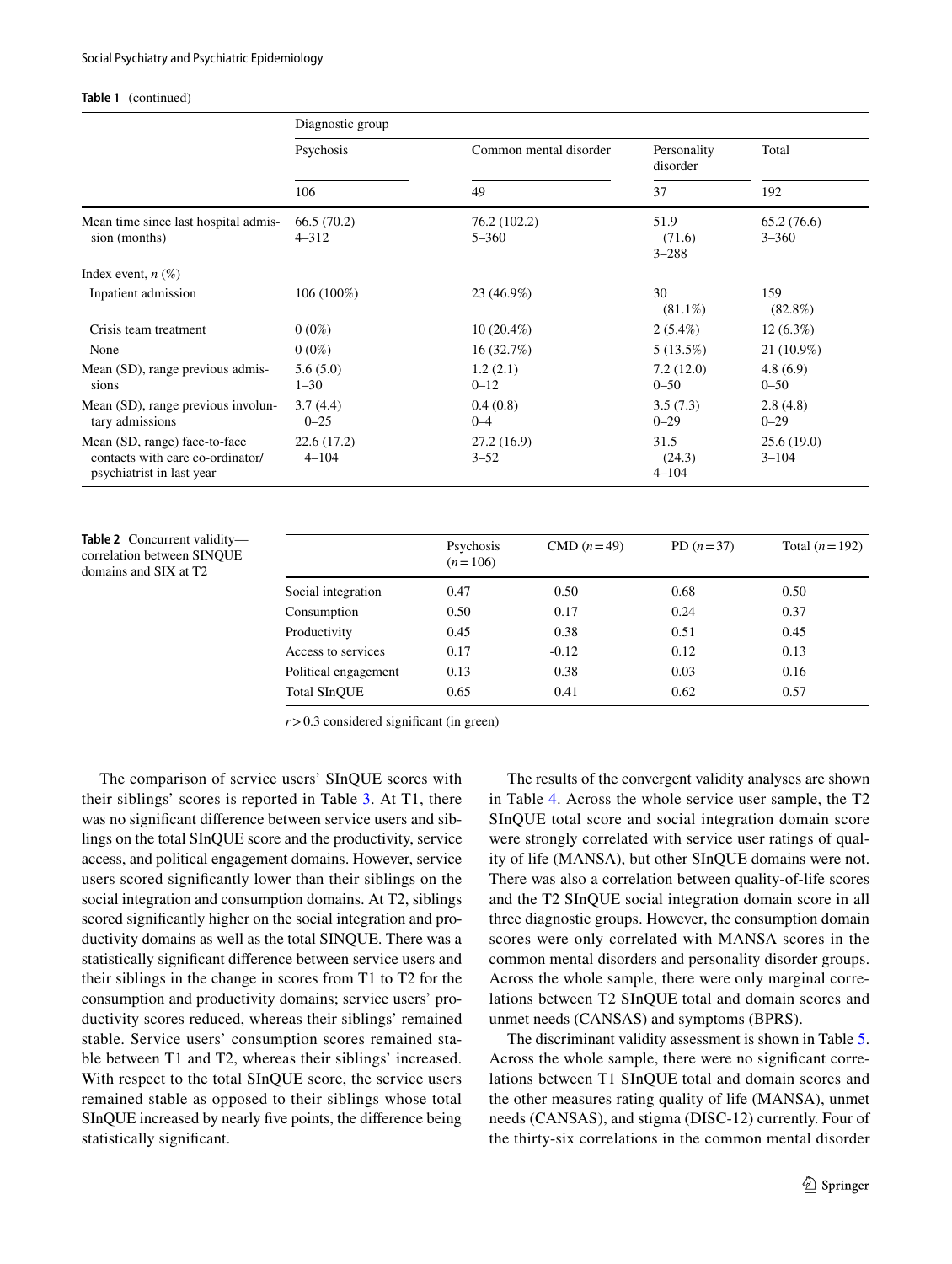|                                   | $\boldsymbol{n}$ | Service user mean (SD)      | Sibling mean (SD)           | Difference (95% CI) | Significance <sup>b</sup> |
|-----------------------------------|------------------|-----------------------------|-----------------------------|---------------------|---------------------------|
| T1                                |                  |                             |                             |                     |                           |
| Social integration                | 24               | 20.0(6.7)                   | 23.1(6.8)                   | $-3.0(-5.9,-0.2)$   | 0.038                     |
| Consumption                       | 24               | 17.4(4.2)                   | 15.8(4.3)                   | 1.6(0.1, 3.1)       | 0.042                     |
| Productivity <sup>a</sup>         | 23               | 4.0 $(3.3 \text{ to } 4.0)$ | $4.0$ (3.0 to 4.0)          | 0.0(0.0, 0.0)       | 0.734                     |
| Access to services                | 24               | 5.2(1.2)                    | 4.9(1.5)                    | $0.3(-0.3, 0.9)$    | 0.285                     |
| Political engagement <sup>a</sup> | 24               | $1.0(0.0 \text{ to } 1.0)$  | 1.0 (0.0 to 1.5)            | 0.0(0.0, 1.0)       | 0.484                     |
| <b>Total SInQUE</b>               | 24               | 46.3(10.5)                  | 47.6(10.7)                  | $-1.3(-5.6, 2.9)$   | 0.522                     |
| T <sub>2</sub>                    |                  |                             |                             |                     |                           |
| Social integration                | 28               | 22.9(6.2)                   | 27.8(5.4)                   | $-4.8(-7.1,-2.5)$   | < 0.001                   |
| Consumption                       | 28               | 17.6(3.7)                   | 18.8(3.9)                   | $-1.3 (-2.6, 0.1)$  | 0.074                     |
| Productivity <sup>a</sup>         | 28               | $0.0$ (0.0 to 2.8)          | 4.0 $(1.8 \text{ to } 4.0)$ | $-4.0(-4.0, -1.0)$  | < 0.001                   |
| Access to services                | 28               | 3.0(1.1)                    | 3.2(1.1)                    | $-0.2(-0.7, 0.4)$   | 0.518                     |
| Political engagement <sup>a</sup> | 28               | $1.0(1.0 \text{ to } 1.0)$  | $1.0(1.0 \text{ to } 1.0)$  | 0.0(0.0, 0.0)       | 1.0                       |
| <b>Total SInQUE</b>               | 28               | 45.5(10.6)                  | 53.9(9.9)                   | $-8.3(-12.2,-4.5)$  | < 0.001                   |
| Change from T1 to T2 $(T1-T2)$    |                  |                             |                             |                     |                           |
| Social integration                | 24               | $-3.0(6.8)$                 | $-3.9(6.4)$                 | $0.9(-4.9, 3.2)$    | 0.658                     |
| Consumption                       | 24               | $-0.4(4.1)$                 | $-2.6(4.5)$                 | 2.2(0.4, 4.0)       | 0.019                     |
| Productivity <sup>a</sup>         | 23               | $3.0(0.3 \text{ to } 4.0)$  | $0.0$ ( $-1.0$ to $0.0$ )   | 2.0(0.0, 4.0)       | < 0.001                   |
| Access to services                | 24               | 2.1(1.4)                    | 1.7(1.3)                    | $0.4 (-0.3, 1.1)$   | 0.248                     |
| Political engagement <sup>a</sup> | 24               | $0.0$ ( $-1.0$ to $0.0$ )   | $0.0$ ( $-1.0$ to 0.5)      | 0.0(0.0, 0.0)       | 0.628                     |
| <b>Total SInQUE</b>               | 24               | 0.1(11.7)                   | $-4.8(8.4)$                 | 4.9(0.6, 9.3)       | 0.027                     |

<span id="page-7-0"></span>**Table 3** Concurrent validity—analysis of service users with their paired siblings

a Values are median (LQ–UQ), median diference (95% CI around median diference), Wilcoxon signed-rank test (exact *p* value)

b Paired sample *t* test unless otherwise stated

The bold values refer to  $p < 0.05$ 

group and seven in the personality disorder group exceeded the 0.35 threshold.

## **Measures of reliability**

The T2 SInQUE showed good test–retest reliability with ICCs for all domains and the total score above 0.7. However, the ICCs for the T1 component fell below 0.7 for the service access and political engagement domains. Inter-rater reliability was excellent for all domains at T1 and T2 (Table [6](#page-9-1)).

#### **Acceptability to service users**

Over 87% (192/220) eligible potential service user participants who were contacted by the researchers agreed to participate in the study. Of the 192 service users and 28 siblings recruited, none of them declined to complete the SInQUE or expressed concerns about its content or duration and there were no missing data in the scoring of the SInQUE. There were no missing data. This suggests that the tool is feasible for use with and acceptable to mental health service users.

#### **Perceived utility to staf**

Mental health and social care professionals who participated in the focus groups were generally positive about the SInQUE as a potentially useful tool to increase their understanding of their clients' social inclusion. Staff felt that the SInQUE could be used to assess and monitor social inclusion, to facilitate discussions with their clients and guide care planning that could target specifc aspects of social exclusion where greater support was needed. They also suggested that the measure could be useful for staff working in non-statutory services.

Staff suggested that there should be clear guidance on the timing of administration of the SInQUE for staff in different settings. The general view was that it would be important to complete it with service users who were in a more stable phase of illness, rather than when they were acutely unwell. Staff felt that the tool should not be completed too often in individual meetings with service users to ensure that there was enough time to allow progress to be made and to reduce any unnecessary burden on clinicians' time.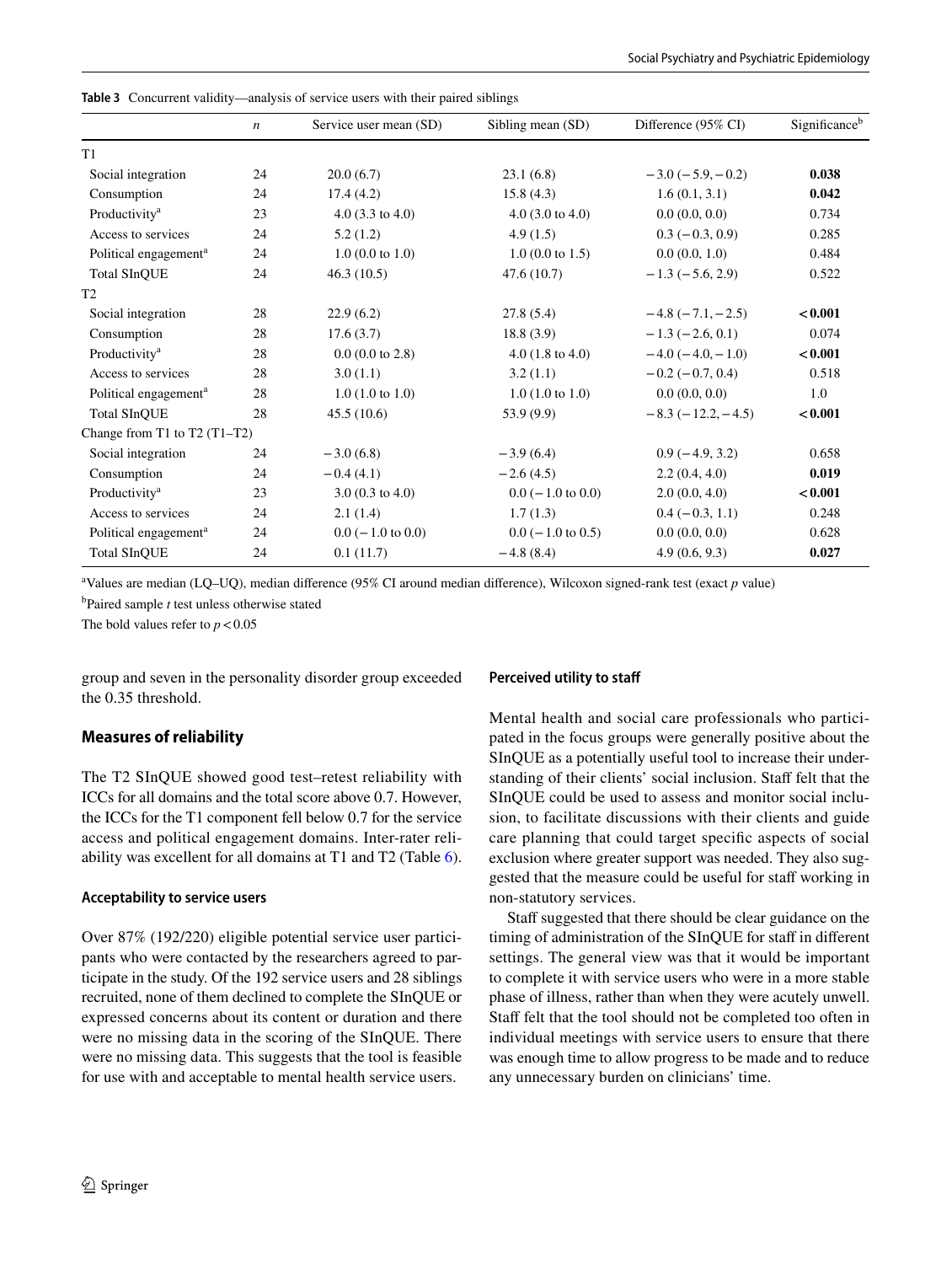<span id="page-8-0"></span>**Table 4** Convergent validity—correlation between T2 SINQUE domains and measures of quality of life (MANSA), psychiatric symptoms (BPRS), and unmet needs (CANSAS)

|                            | Quality of life | Psychiatric<br>symptoms | Unmet needs |
|----------------------------|-----------------|-------------------------|-------------|
| Total sample $(n=192)$     |                 |                         |             |
| Social integration         | 0.59            | $-0.28$                 | $-0.25$     |
| Consumption                | 0.28            | $-0.25$                 | $-0.14$     |
| Productivity               | 0.09            | $-0.05$                 | $-0.14$     |
| Access to services         | 0.00            | $-0.02$                 | $-0.02$     |
| Political engagement       | $-0.04$         | $-0.18$                 | $-0.02$     |
| <b>Total SInQUE</b>        | 0.50            | $-0.29$                 | $-0.25$     |
| Psychosis sample $(n=106)$ |                 |                         |             |
| Social integration         | 0.68            | $-0.31$                 | $-0.22$     |
| Consumption                | 0.29            | $-0.18$                 | $-0.07$     |
| Productivity               | 0.17            | $-0.07$                 | $-0.17$     |
| Access to services         | 0.18            | $-0.07$                 | $-0.16$     |
| Political engagement       | $-0.06$         | $-0.07$                 | 0.09        |
| <b>Total SInOUE</b>        | 0.57            | $-0.27$                 | $-0.21$     |
| CMD sample $(n=49)$        |                 |                         |             |
| Social integration         | 0.59            | $-0.34$                 | $-0.43$     |
| Consumption                | 0.31            | $-0.52$                 | $-0.24$     |
| Productivity               | 0.22            | 0.15                    | $-0.28$     |
| Access to services         | $-0.04$         | $-0.22$                 | $-0.08$     |
| Political engagement       | 0.01            | $-0.25$                 | 0.00        |
| <b>Total SInQUE</b>        | 0.53            | $-0.43$                 | $-0.37$     |
| PD sample $(n=37)$         |                 |                         |             |
| Social integration         | 0.56            | $-0.11$                 | $-0.12$     |
| Consumption                | 0.41            | $-0.25$                 | $-0.20$     |
| Productivity               | 0.20            | $-0.37$                 | $-0.21$     |
| Access to services         | $-0.05$         | 0.06                    | 0.17        |
| Political engagement       | $-0.07$         | $-0.50$                 | $-0.33$     |
| <b>Total SInQUE</b>        | 0.56            | $-0.24$                 | $-0.25$     |

 $r > 0.3$  considered significant (in bold)

## **Discussion**

The SInQUE (Social Inclusion Questionnaire, User Experience) assesses social inclusion in mental health service users, suffering from a wide range of psychiatric diagnoses, in a secondary care context. The measure appears to be acceptable to service users, based on the high rate of response and completion of the measure by service users, and is considered to have potential utility by mental health service staff as a clinical tool. We found that the component of the tool that assesses service users' current social inclusion (T2) has good convergent and discriminant validity, test–retest reliability, and excellent inter-rater reliability. Contrary to expectations, however, there was no association between current levels of social inclusion and symptom severity or unmet needs. We would, therefore, only recommend the T2 part of the measure, which assesses current social inclusion, as a research measure or clinical tool to assess and monitor social inclusion and as an aid to care planning to assist in identifying specifc areas of social exclusion where focussed interventions are needed.

This study confrmed our previous fnding that social inclusion decreases after developing a mental illness. In this study, this held true when shared family and socio-cultural factors were accounted for [\[19](#page-11-1)]. Whilst our service user participants and their mentally well siblings had similar levels of social inclusion prior to the onset of the illness, service users became less socially included than their healthy siblings in three areas over time: social integration, productivity, and consumption. The slight increase in service users' social integration domain score between the frst (T1) and second (T2) time points, could be due to the input received from mental health and social care services with regard to accommodation and occupation or may, as with our sibling sample, simply reflect an increase in social integration, from adolescence to adulthood.

Of note, service users' scores on the social integration domain in the year prior to their frst contact with mental health services were lower than their siblings', which might suggest that some had been experiencing difficulties affecting their social inclusion prior to their frst admission to hospital/contact with a crisis team. This highlights the diffculty of identifying an 'index event' to identify the onset of illness, for the purpose of assessing social inclusion at T1. Given the number of years that most participants had been in contact with mental health services, we aimed to use a memorable event, such as frst admission or frst episode of treatment from a crisis team, to assist recall. However, not all participants had had these interventions. This qualifcation only relates to the T1 component of the tool. The high response and completion rates of the SInQUE appear to indicate that it is acceptable to service users.

#### **Strengths and limitations**

Although all participants in the study had severe mental health problems, the most mentally unwell individuals may have been excluded from the study, due to concerns by their care co-ordinators about their ability to participate and/or their lack of capacity to give informed consent for participation. It may be that these individuals are at the greatest risk of social exclusion, given the trend for more severe symptoms being associated with low levels of social inclusion.

This study has not looked at the social inclusion of individuals with less severe mental health problems who are treated in primary care or other settings outside of statutory community mental health services. Further investigation of the acceptability and utility of the tool in these settings is warranted.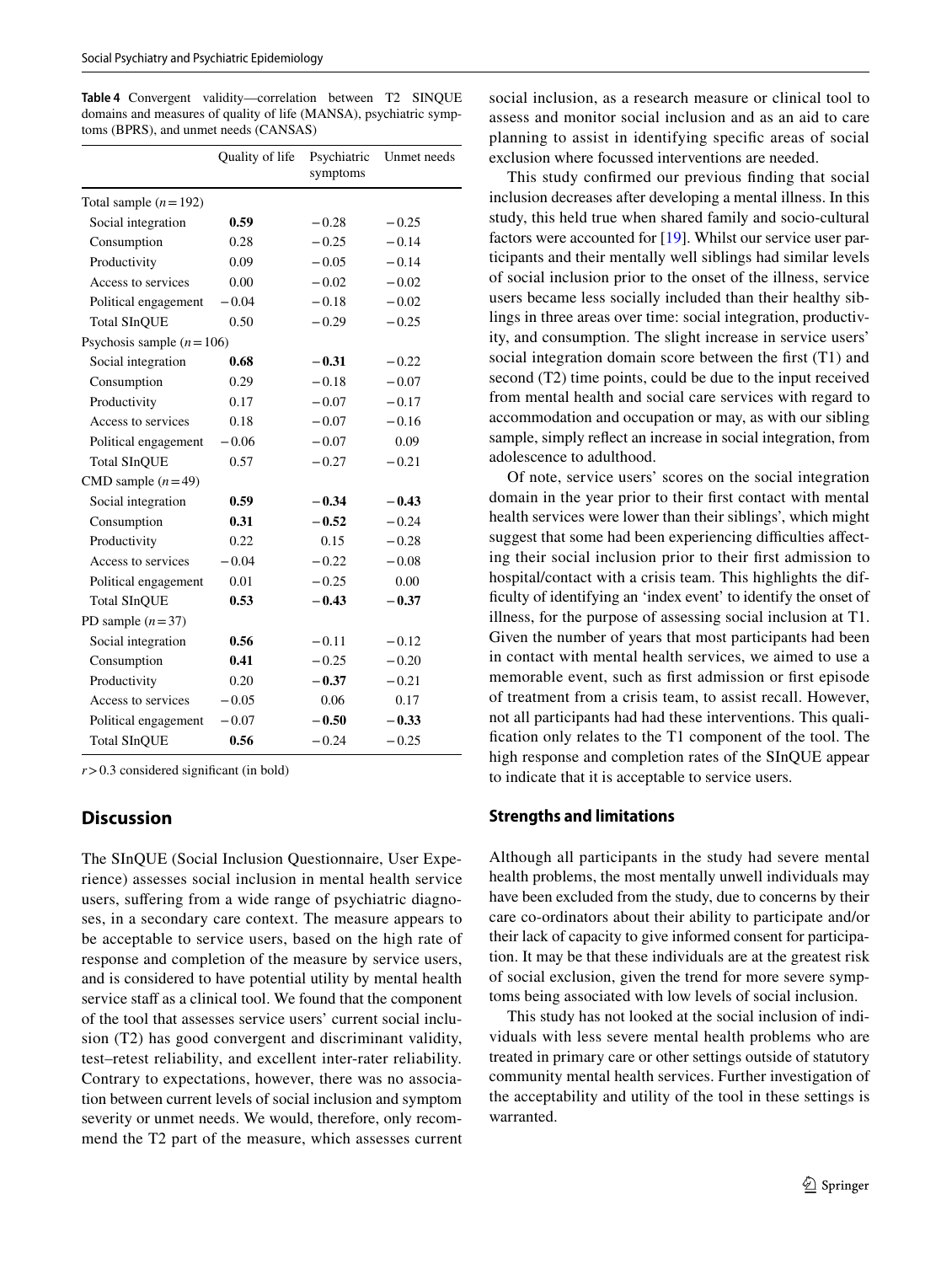<span id="page-9-0"></span>

|                            | <b>MANSA</b> | <b>BPRS</b> | <b>DISC</b> Mean<br>Score A | <b>DISC</b> Mean<br>Score B | <b>DISC</b> Count<br>Score A | <b>DISC</b><br>Count |
|----------------------------|--------------|-------------|-----------------------------|-----------------------------|------------------------------|----------------------|
|                            |              |             |                             |                             |                              | Score B              |
| Total sample $(n=171)$     |              |             |                             |                             |                              |                      |
| Social integration         | 0.20         | $-0.11$     | $-0.06$                     | 0.02                        | $-0.05$                      | 0.06                 |
| Consumption                | 0.06         | 0.01        | $-0.04$                     | $-0.05$                     | $-0.03$                      | 0.02                 |
| Productivity               | 0.05         | $-0.05$     | 0.10                        | 0.13                        | 0.12                         | 0.18                 |
| Access to services         | 0.09         | 0.03        | $-0.02$                     | $-0.02$                     | $-0.01$                      | $-0.03$              |
| Political engagement       | $-0.04$      | $-0.05$     | 0.08                        | 0.03                        | 0.07                         | 0.00                 |
| <b>Total SInQUE</b>        | 0.16         | $-0.12$     | 0.00                        | 0.00                        | 0.01                         | 0.07                 |
| Psychosis sample $(n=106)$ |              |             |                             |                             |                              |                      |
| Social integration         | 0.29         | $-0.18$     | $-0.10$                     | 0.07                        | $-0.11$                      | 0.08                 |
| Consumption                | 0.11         | 0.00        | $-0.08$                     | 0.00                        | $-0.05$                      | 0.07                 |
| Productivity               | 0.12         | $-0.06$     | 0.02                        | 0.14                        | 0.04                         | 0.18                 |
| Access to services         | 0.14         | 0.03        | 0.00                        | 0.08                        | 0.00                         | 0.11                 |
| Political engagement       | $-0.05$      | 0.01        | 0.14                        | 0.13                        | 0.15                         | 0.08                 |
| <b>Total SInOUE</b>        | 0.25         | $-0.19$     | $-0.04$                     | 0.08                        | $-0.03$                      | 0.13                 |
| CMD sample $(n=33)$        |              |             |                             |                             |                              |                      |
| Social integration         | 0.30         | $-0.17$     | 0.03                        | $-0.02$                     | 0.02                         | 0.13                 |
| Consumption                | 0.38         | $-0.54$     | 0.11                        | $-0.31$                     | $-0.16$                      | $-0.18$              |
| Productivity               | 0.06         | $-0.06$     | 0.30                        | 0.15                        | 0.30                         | 0.25                 |
| Access to services         | 0.15         | $-0.31$     | $-0.11$                     | $-0.41$                     | $-0.14$                      | $-0.33$              |
| Political engagement       | 0.07         | $-0.33$     | 0.04                        | $-0.09$                     | 0.01                         | $-0.08$              |
| <b>Total SInOUE</b>        | 0.29         | $-0.45$     | 0.05                        | $-0.15$                     | $-0.01$                      | $-0.05$              |
| PD sample $(n=32)$         |              |             |                             |                             |                              |                      |
| Social integration         | $-0.38$      | 0.51        | 0.11                        | 0.01                        | 0.13                         | 0.05                 |
| Consumption                | $-0.35$      | 0.51        | 0.17                        | $-0.04$                     | 0.17                         | 0.01                 |
| Productivity               | $-0.27$      | 0.20        | 0.38                        | 0.24                        | 0.32                         | 0.16                 |
| Access to services         | $-0.17$      | 0.27        | $-0.04$                     | 0.09                        | 0.09                         | 0.23                 |
| Political engagement       | $-0.03$      | $-0.14$     | $-0.11$                     | $-0.28$                     | $-0.13$                      | $-0.25$              |
| <b>Total SInOUE</b>        | $-0.43$      | 0.57        | 0.14                        | 0.03                        | 0.15                         | 0.12                 |

 $r > 0.3$  considered significant (in bold)

<span id="page-9-1"></span>**Table 6** Test–retest and inter-rater reliability, values are ICCs (95% CI)

|                                  | T1               | T2               |
|----------------------------------|------------------|------------------|
| Test–retest reliability $(n=30)$ |                  |                  |
| Social integration               | 0.85(0.71, 0.93) | 0.90(0.81, 0.95) |
| Consumption                      | 0.89(0.78, 0.94) | 0.84(0.69, 0.92) |
| Productivity                     | 0.89(0.79, 0.95) | 1.0              |
| Access to services               | 0.38(0.02, 0.65) | 0.78(0.58, 0.89) |
| Political engagement             | 0.67(0.41, 0.83) | 0.95(0.90, 0.98) |
| <b>Total SInOUE</b>              | 0.85(0.71, 0.93) | 0.92(0.85, 0.96) |
| Inter-rater reliability $(n=11)$ |                  |                  |
| Social integration               | 0.98(0.92, 0.99) | 0.98(0.92, 0.99) |
| Consumption                      | 1.0              | 0.98(0.92, 0.99) |
| Productivity                     | 0.99(0.96, 1.00) | 1.0              |
| Access to services               | 1.0              | 1.0              |
| Political engagement             | 0.84(0.54, 0.96) | 1.0              |
| <b>Total SInQUE</b>              | 0.99(0.97, 1.00) | 0.98(0.93, 0.99) |

ICC>0.7 considered acceptable

We do not know how the SInQUE scores in study participants compare with the general population, as no normative data exist. The non-afected siblings recruited to this study cannot necessarily be assumed to be representative of the general population because of the potential impact of having a sibling with severe mental illness on their own social inclusion.

Whilst the SInQUE domains have a theoretical basis. Their validity has not yet been confrmed through factor analysis and this remains a goal for future research with a larger sample.

We have explored the utility and acceptability of the measure to mental health staff through focus groups, but in this paper, have only assessed acceptability to service users through review of recruitment and completion rates. It would be important in any future study to be able to explore further the acceptability and perceived utility for service users as well as staff and the circumstances in which the SInQUE may inform and improve patient care. It would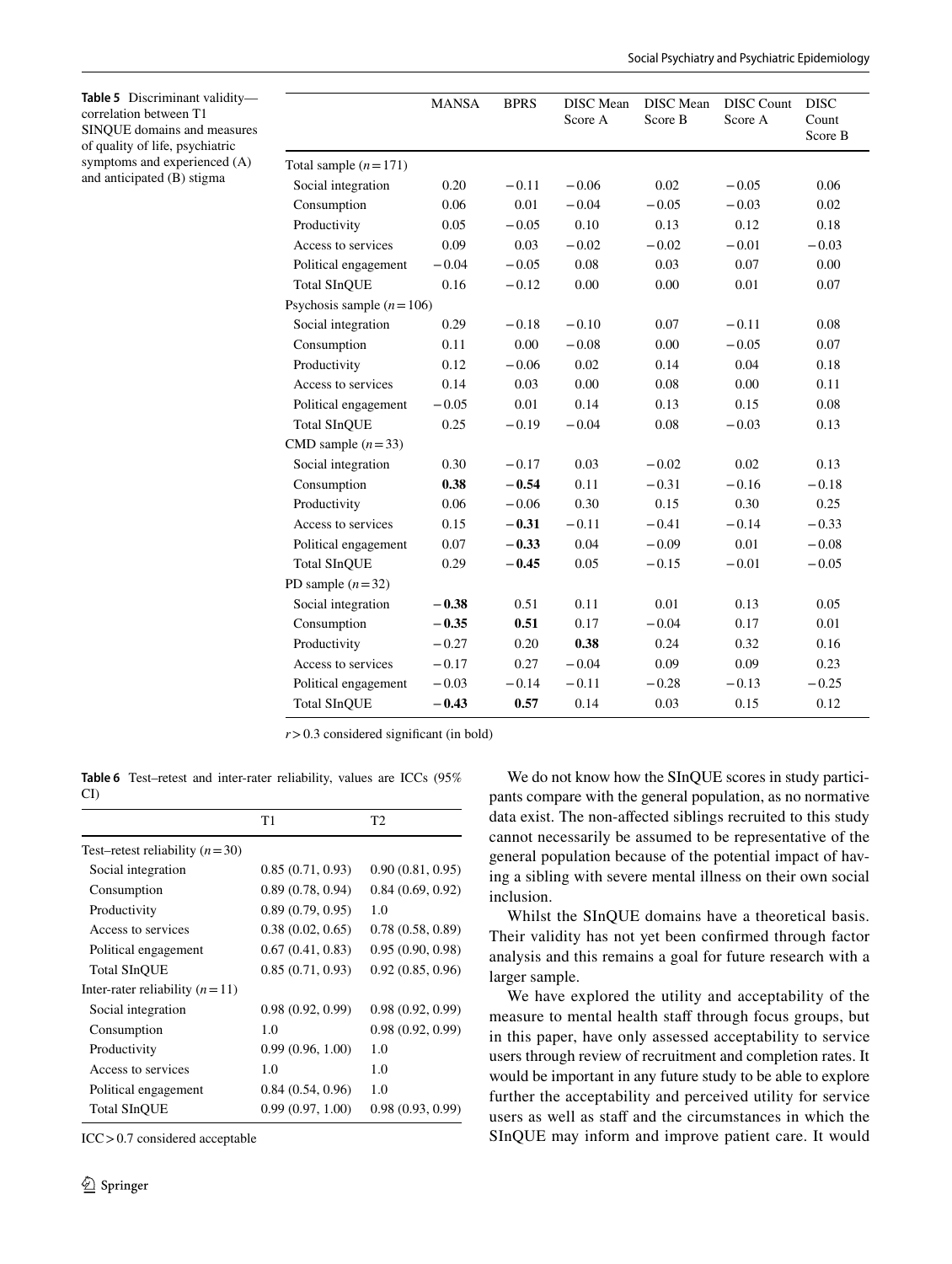also be important to conduct an implementation study of the SInQUE with a range of community mental health services and to explore potential barriers and facilitators to using the SInQUE in clinical practice.

## **Conclusion**

The Social Inclusion Questionnaire User Experience (SInQUE) is a measure of social inclusion that can be used with mental health service users. The component of the tool that assesses current social inclusion has good psychometric properties and can be recommended as a research measure and for use by mental health staff to monitor their clients' social inclusion and identify areas of social exclusion where specifc care planning is required.

**Acknowledgements** We would like to thank the service users and staf from the South West London and St George's Mental Health Trust and Camden and Islington NHS Foundation Trust. We would also like to thank the members of the Advisory Group, the Peer Expertise in Education and Research (PEER) group at St George's University London and Service User Reference Forum (SURF) at University College London for their feedback on the design and fndings of this research.

**Author contributions** GM: project management (PI), Design of study; data analysis and interpretation, drafting, and revisions to paper. SW: design of study, lead in quantitative data analysis and interpretation, drafting, and revisions to paper. IH: data collection, data entry and analysis, drafting, and revisions to paper. JB: data collection, data entry and analysis, drafting, and revisions to paper. BL-E: project management, design of study; data analysis and interpretation, drafting, and revisions to paper. SP: project management, data analysis and interpretation, drafting, and revisions to paper. HK: project management, design of study, data analysis and interpretation, drafting, and revisions to paper.

**Funding** The project is funded by the National Institute for Health Research School for Social Care Research (NIHR SSCR). The views and opinions expressed are those of the authors and do not necessarily refect those of the SSCR, NIHR, NHS, or the Department of Health.

## **Compliance with ethical standards**

**Conflict of interest** All authors declare that they have no confict of interest.

**Ethics approval** Ethics approval for the study was obtained from London-Bromley Research and Ethics Committee. IS/LO/1778.

**Statement of data and material availability** The data sets used and analysed in the current study are available from the corresponding author on reasonable request.

**Open Access** This article is licensed under a Creative Commons Attribution 4.0 International License, which permits use, sharing, adaptation, distribution and reproduction in any medium or format, as long as you give appropriate credit to the original author(s) and the source,

provide a link to the Creative Commons licence, and indicate if changes were made. The images or other third party material in this article are included in the article's Creative Commons licence, unless indicated otherwise in a credit line to the material. If material is not included in the article's Creative Commons licence and your intended use is not permitted by statutory regulation or exceeds the permitted use, you will need to obtain permission directly from the copyright holder. To view a copy of this licence, visit<http://creativecommons.org/licenses/by/4.0/>.

## **References**

- <span id="page-10-0"></span>1. Burchardt T, Le Grand J, Piachaud D (2002) Degrees of exclusion: developing a dynamic, multi-dimensional measure. In: Hills J, Le Grand J, Piachaud D (eds) Understanding Social Exclusion. Oxford University Press, Oxford, UK, pp 30–43
- <span id="page-10-4"></span>2. Morgan C, Burns T, Fitzpatrick R, Pinfold V, Priebe S (2007) Social exclusion and mental health: Conceptual and methodological review. Br J Psychiatry. 191:477–483. [https://doi.org/10.1192/](https://doi.org/10.1192/bjp.bp.106.034942) [bjp.bp.106.034942](https://doi.org/10.1192/bjp.bp.106.034942)
- <span id="page-10-1"></span>3. Silver H (2015) The contexts of social inclusion. [https://www.un.org/](https://www.un.org/esa/desa/papers/2015/wp144_2015.pdf) [esa/desa/papers/2015/wp144\\_2015.pdf.](https://www.un.org/esa/desa/papers/2015/wp144_2015.pdf) Accessed 11 Dec 2017.
- <span id="page-10-2"></span>4. Huxley P, Thornicroft G (2003) Social inclusion, social quality and mental illness. Br J Psychiatry. 182:289–290. [https://doi.](https://doi.org/10.1192/BJP.182.4.289) [org/10.1192/BJP.182.4.289](https://doi.org/10.1192/BJP.182.4.289)
- <span id="page-10-3"></span>5. Levitas R (2006) The concept and measurement of social exclusion. [https://www.open.ac.uk/poverty/pdf/poverty-and-social-exclu](https://www.open.ac.uk/poverty/pdf/poverty-and-social-exclusion_chap5.pdf) [sion\\_chap5.pdf](https://www.open.ac.uk/poverty/pdf/poverty-and-social-exclusion_chap5.pdf). Accessed 19 Jan 2018.
- <span id="page-10-5"></span>6. Home Office. (2004) Mental health and social exclusion. Office of the Deputy Prime Minister. London
- <span id="page-10-7"></span>7. Boardman J (2019) Social exclusion and mental health—how people with mental health problems are disadvantaged: an overview. [https](https://doi.org/10.1108/20428301111165690) [://doi.org/10.1108/20428301111165690](https://doi.org/10.1108/20428301111165690)
- 8. Sayce L (2001) Social inclusion and mental health. Psychiatric Bulletin 25(4):121–123
- 9. Hjern A, Wicks S, Dalman C (2004) Social adversity contributes to high morbidity in psychoses in immigrants—a national cohort study in two generations of Swedish residents. Psychol Med 34(6):1025–1033
- <span id="page-10-6"></span>10. Koenders JF, de Mooij LD, Dekker JM, Kikkert M (2017) Social inclusion and relationship satisfaction of patients with a severe mental illness. Int J Soc Psychiatry. 63:773–781. [https://doi.](https://doi.org/10.1177/0020764017737572) [org/10.1177/0020764017737572](https://doi.org/10.1177/0020764017737572)
- <span id="page-10-8"></span>11. Payne S (2006) Mental health, poverty and social exclusion. In: Poverty and social exclusion in Britain
- <span id="page-10-9"></span>12. Rankin J (2005) Mental health and social inclusion
- <span id="page-10-10"></span>13. Baumgartner JN, Burns JK (2014) Measuring social inclusion–a key outcome in global mental health. Int J Epidemiol. 43:354–364. [https](https://doi.org/10.1093/ije/dyt224) [://doi.org/10.1093/ije/dyt224](https://doi.org/10.1093/ije/dyt224)
- <span id="page-10-11"></span>14. Cordier R, Milbourn B, Martin R, Buchanan A, Chung D, Speyer R (2017) A systematic review evaluating the psychometric properties of measures of social inclusion. PLoS ONE 12:e0179109. [https://](https://doi.org/10.1371/journal.pone.0179109) [doi.org/10.1371/journal.pone.0179109](https://doi.org/10.1371/journal.pone.0179109)
- <span id="page-10-12"></span>15. Huxley P, Evans S, Madge S, Webber M, Burchardt T, McDaid D et al (2012) Development of a social inclusion index to capture subjective and objective life domains (phase II): psychometric development study. Health Technol Assess (Rockv) 16:1–248. [https://www.](https://www.hta.ac.uk/research/HTAjournal.shtml) [hta.ac.uk/research/HTAjournal.shtml](https://www.hta.ac.uk/research/HTAjournal.shtml).
- <span id="page-10-13"></span>16. Secker J, Hacking S, Kent L, Shenton J, Spandler H (2009) Development of a measure of social inclusion for arts and mental health project participants. J Ment Health 18:65–72. [https://doi.](https://doi.org/10.1080/09638230701677803) [org/10.1080/09638230701677803](https://doi.org/10.1080/09638230701677803)
- <span id="page-10-14"></span>17. Mezey G, White S, Thachil A, Berg R, Kallumparam S, Nasiruddin O et al (2013) Development and preliminary validation of a